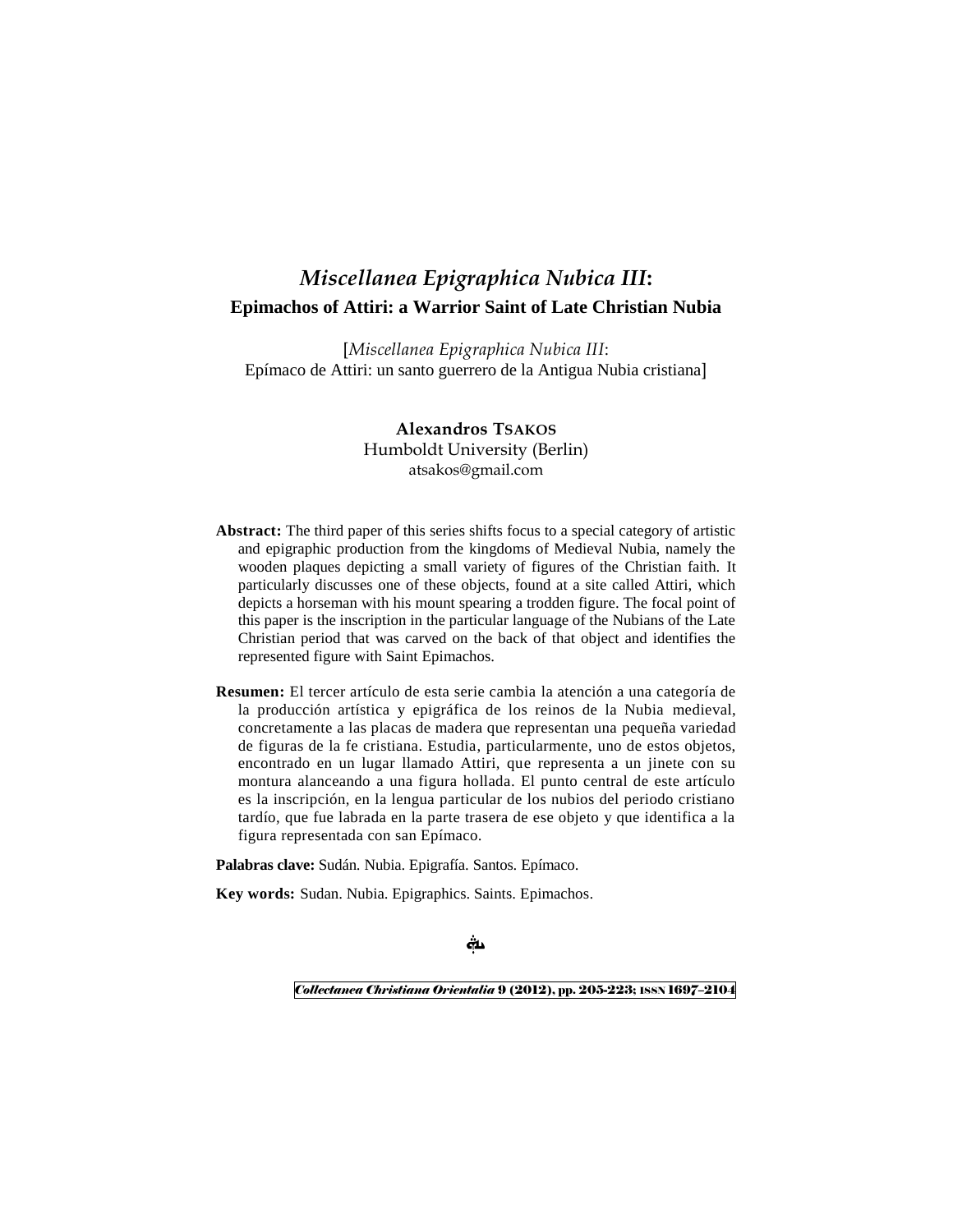#### **Introduction**

Half a century ago, UNESCO launched an international campaign for the salvage of the cultural heritage of (Lower) Nubia, the area stretching between the First Cataract and the Batn el-Hajar upstream from the Second Cataract of the Nile, due to the construction of the Aswan High Dam.<sup>1</sup> By the end of the 1960s, the huge construction submerged almost entirely this stretch of the Nile Valley under the waters of Lake Nasser/Nubia.<sup>2</sup>

The archaeological work conducted there between 1960 and 1968 must be considered the largest salvage campaign ever.<sup>3</sup> Thus, Lower Nubia became one of the archaeologically most thoroughly investigated areas of the world. The monuments of the Egyptian and Sudanese past gained international attention, and some of them were indeed great sensations for both the academic world and the general public.

If the moving of Ramses II's rock-cut temple at Abu Simbel was the most pronounced representative in this era of heroic archaeology, then discovering the treasures of the Medieval Kingdom of Christian Nobadia was the motor for the series of academic meetings that created the International Society for Nubian Studies.<sup>4</sup>

However, the Nubian population affected by the dam construction remained somehow on the backstage of all sorts of attention, despite some brilliant exceptions.<sup>5</sup>

On the backstage of academic attention remained also a lot of the surveyed and/or excavated sites that have not been studied and/or published

<sup>&</sup>lt;sup>1</sup> Cfr. Publication of Proceedings of  $50<sup>th</sup>$  Anniversary since the Campaign, "Lower Nubia: Revisiting the Past, Envisaging the Future" (in preparation).

<sup>2</sup> The southernmost stretches of the Batn el-Hajar is the only part north of the Dal Cataract that has not been affected.

<sup>3</sup> W.Y. ADAMS, "A century of archaeological salvage, 1907-2007", *Sudan & Nubia* 11 (2007), p. 48.

<sup>4</sup> E. DINKLER (ed.), *Kunst und Geschichte Nubiens in christlicher Zeit: Ergebnisse und Probleme auf Grund der jüngsten Ausgrabungen* (Recklinghausen, 1970), pp. 5-6.

<sup>5</sup> Cfr. Hassan DAFALLA, *The Nubian Exodus* (Uppsala & New York: Universe Books, 1975).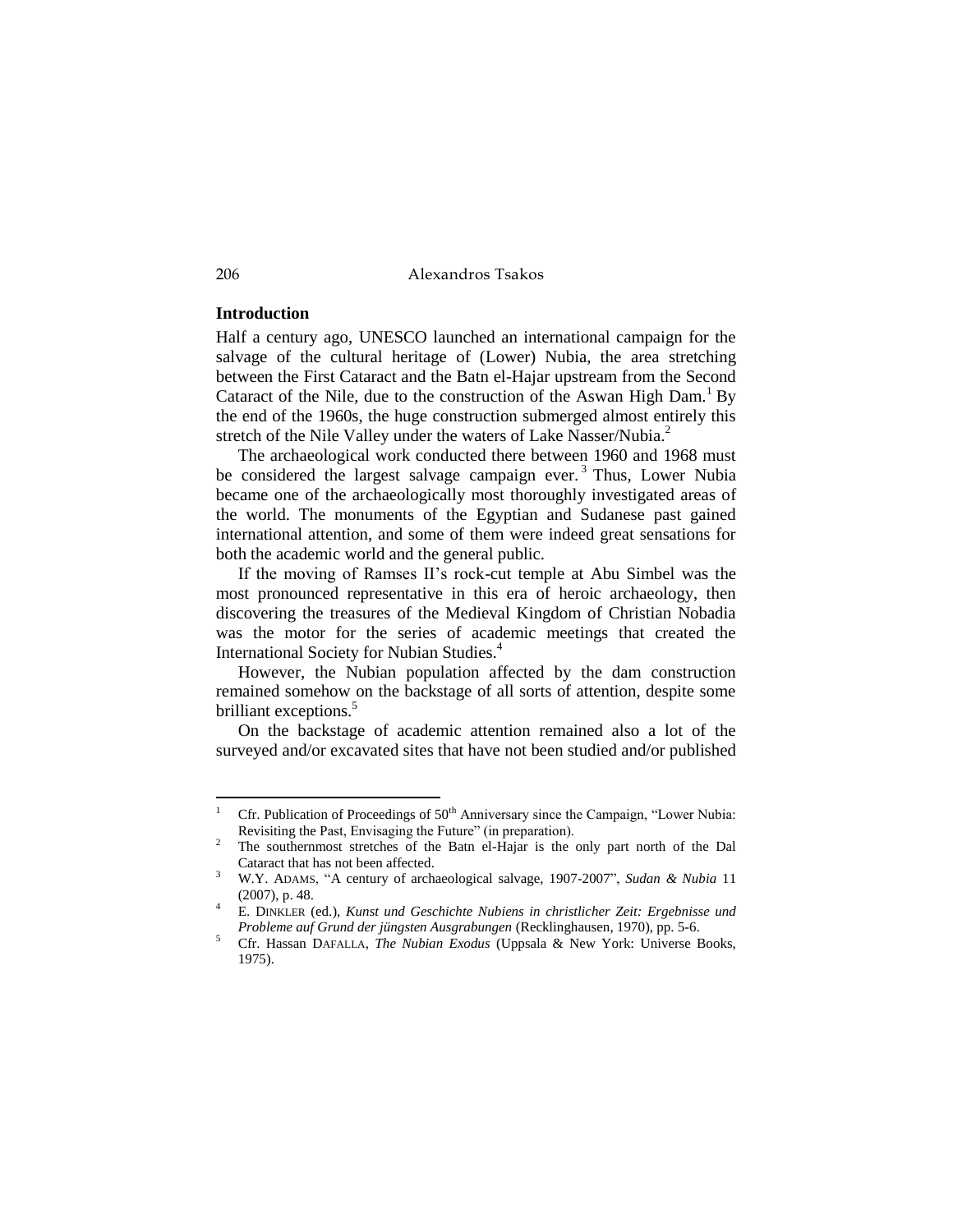until this day. For some of them, it is even difficult to define the character, although many objects collected during fieldwork were considered worthy of being displayed in museum exhibitions around the world.

A characteristic example is the collection of impressive basketry products as well as figurines carved on wooden plaques found in a building on a tiny rocky island opposite the locality known under the name of Attiri. In the site register of the Sudan Archaeological Map system, this island bears the register number 16-J-6, and the wooden plaques have the find numbers 45 to 49.

These objects are stored and/or exhibited in the Sudan National Museum in Khartoum (SNM), where is also kept the documentation of the fieldwork conducted by the Sudan Antiquities Service during the UNESCO campaign (SAS-UNESCO archive). A copy of that documentation is in the possession of David Edwards, at the University of Leicester, England.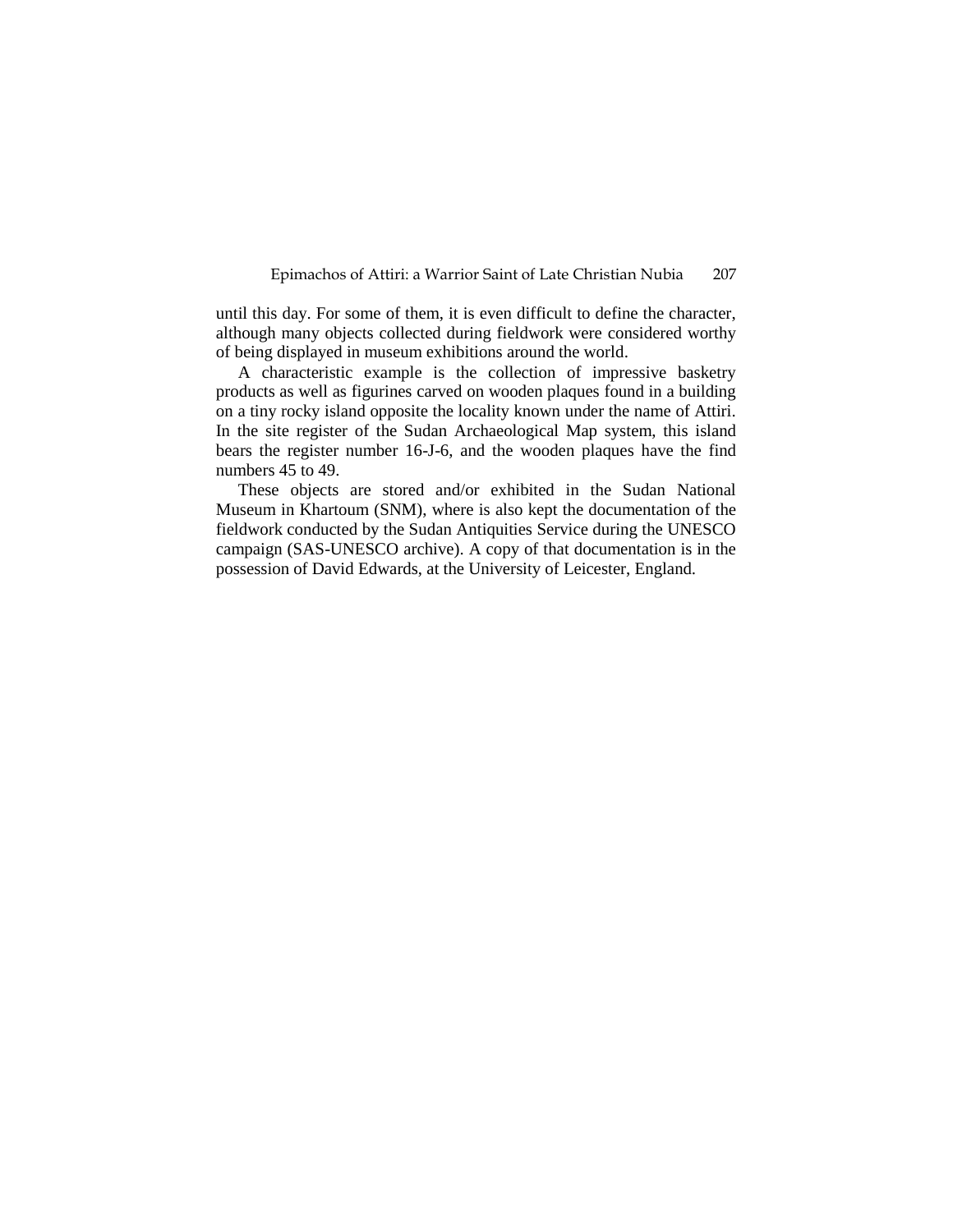

Map prepared by Henriette Hafsaas-Tsakos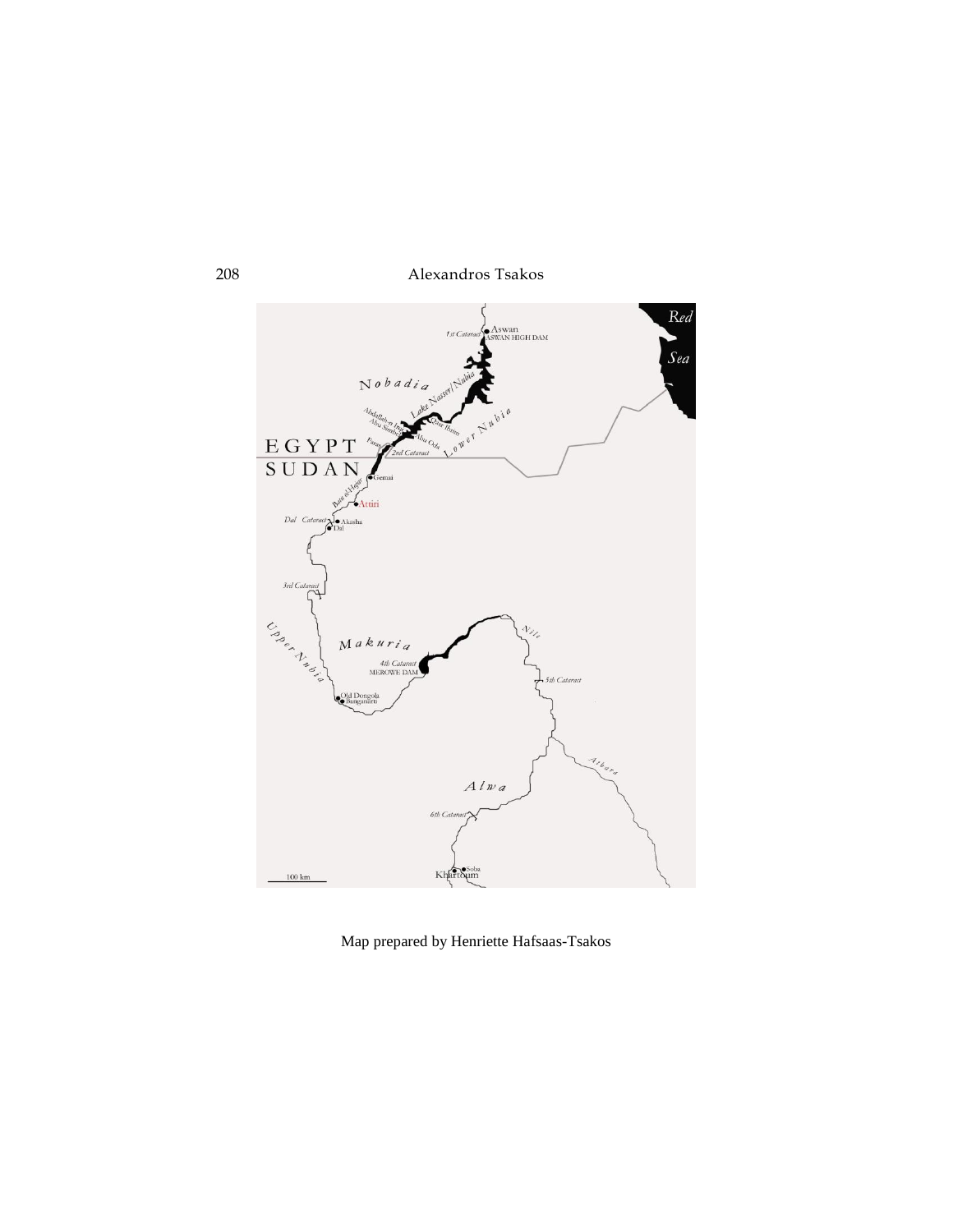# **The sites at Attiri**<sup>6</sup>

<u>.</u>

Arkell was the first to mention a site on an island opposite Attiri back in  $1950<sup>7</sup>$  He also published an overview photo from a boat trip passing west (?) of the site, in his *History of Sudan*. 8 In both cases he described the mudbrick building on the top of the island as a church, but it is not certain that he made the difficult crossing to the island. A reconnaissance journey on horseback by Chittick in January 1955 did not produce any further information, apart from the opinion that (from the banks of the mainland again?) the site "looks well worthy of investigation".

Thus, the sites of the area around Attiri had to wait for the systematic surveys and selective excavations of the archaeologists participating in the UNESCO campaigns. Attiri fell under the jurisdiction of the Sudan Antiquities Service, and the work was conducted under the direction of A.J. Mills. In his account of the 1963-1964 reconnaissance survey, he devoted half a page to listing the principal sites of the locality.<sup>10</sup> Site 16-J-6 was identified as a Christian village covering the whole island of Attiri. Mills nuanced the identification by Arkell and stated that in that village there were "a number of buildings including a small chapel in a fair state of preservation".

In the SNM registers, the objects under discussion are indicated as having come to the museum in 1966, following a season of excavations, the records of which are in the largely unpublished archives of the UNESCO-Sudan Antiquities Service survey of the Gemai-Dal region. These in fact suggest that the term "village" is hardly applicable to the case of site 16-J-6. According to the field records of Mills' 1964 excavations (AJM III: 42-

This part of the paper has profited on many levels from contacts with David Edwards.

<sup>7</sup> A. ARKELL, "Varia Sudanica", *Journal of Egyptian Archaeology* 36 (1950), p. 31.

<sup>8</sup> A. ARKELL, *A History of the Sudan from the Earliest Times to 1821* (London, 1961), plate 21.

<sup>9</sup> H.N. CHITTICK, "Antiquities of the Batn el Hajjar", *Kush* V (1957), p. 48.

<sup>10</sup> A.J. MILLS, "The Reconnaissance Survey from Gemai to Dal: A Preliminary Report for 1963-64", *Kush* XIII (1965), pp. 6-7.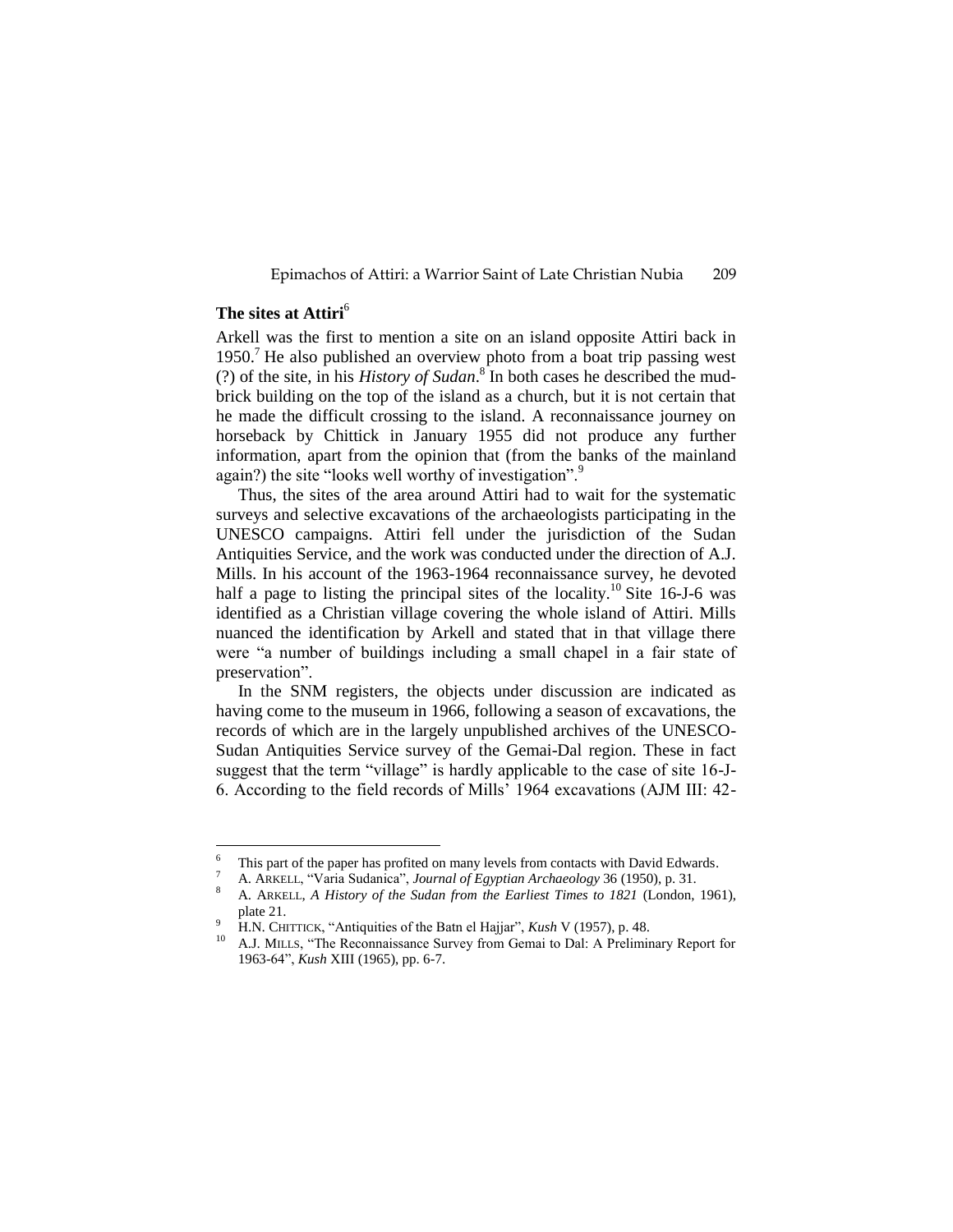43; AJM IX: 56-85), the whole known archaeology consists of ca. seven buildings. House no. VI, occupying the highest ground on the island, is the building that is of interest here, since it was in chamber no. 6 of the house where the wooden plaques under discussion were found.

In the adjacent chamber no. 8, mural paintings in a bad state of preservation were located, and those led Mills to the suggestion that this was a chapel. The field notes record the presence of a range of pottery wares but with only small quantities of medieval Nubian products, elsewhere referred to by W.Y. Adams (who seems to have visited the site in February 1966) as "very few Late I Christian sherds" (file WYA XII: 10), otherwise dominated by post-medieval, handmade wares (Edwards: pers. comm.). As for the whole site, Adams suggested that "there had been a Late Christian monastic colony on the island", but on the basis of the architectural remains at the site, the main period of activity seems to have been the post-Medieval centuries.<sup>11</sup>

#### **The wooden plaques of Nubia**

Among the finds from Attiri, special attention is drawn to the five aforementioned wooden plaques. Two of the carvings depict the figure of Christ, two represent an angel, and one a warrior standing next to his horse and spearing a lying figure over which he also holds his sword. W. Godlewski has already published the two plaques depicting angels.<sup>12</sup> He identifies them as original iconographic combinations of the Archangel Michael and the Four Living Creatures.

This originality is, according to Godlewski, both conceptual and artistic. This belief later led the same scholar to suggest that these wooden plaques

<sup>&</sup>lt;sup>11</sup> W.Y. ADAMS, "Islamic Archaeology in Nubia: An Introductory Survey", in T. HÄGG (ed.), *Nubian Culture Past and Present* (Stockholm: Almqvist and Wiksell, 1987), pp. 327-361 & note from SAS-UNESCO archive.

<sup>12</sup> W. GODLEWSKI, "The Nubian Seraphim", in P.O. SCHOLZ and R. STEMPEL, *Nubia et Oriens Christianus. Festschrift für C. Detlef G. Müller zum 60. Geburstag* (Köln, 1988), pp. 367-371.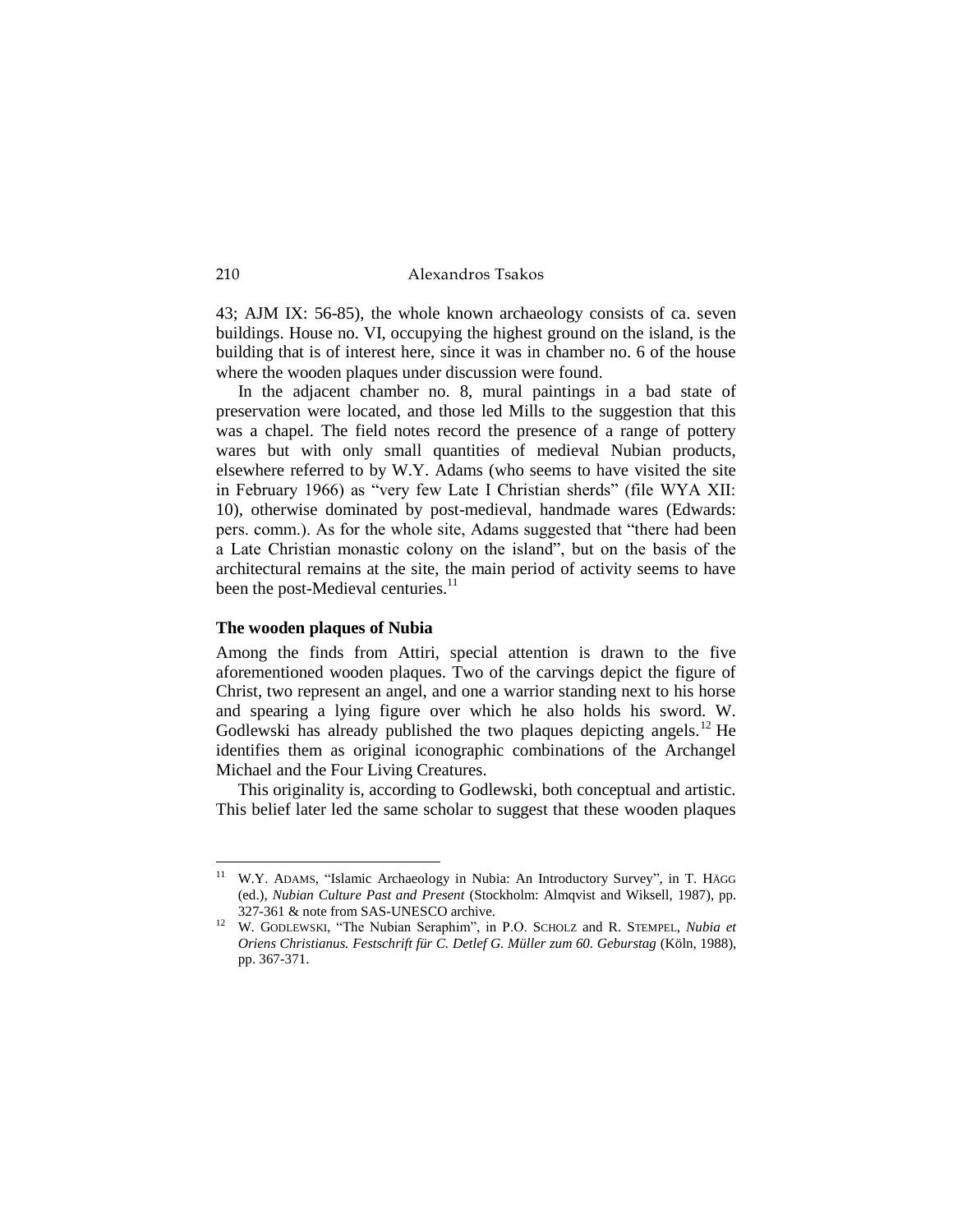are authentic Nubian creations.<sup>13</sup> There has been no objection raised against this suggestion, and the idea expressed by late Fr. Giovanni Vantini<sup>14</sup> that the wooden plaque depicting the warrior is evidence of Crusaders' influence upon Nubia has long been abandoned.<sup>15</sup>

Godlewski also suggested that these plaques were worn as pectorals. This suggestion was based on the one hand on the holes for suspension of the studied objects and on the other hand in the discovery in a grave at Qasr Ibrim of such a wooden plaque "lying across the face of an  $11<sup>th</sup>$  or  $12<sup>th</sup>$ century burial".<sup>16</sup> There is at least one more such object found at Qasr Ibrim $17$  and one at Old Dongola.<sup>18</sup>

However, not all eight Nubian finds were necessarily used as pectorals. The best evidence of a different use are the rest of the wooden plaques from Attiri: both the ones with the figure of Christ and that with the representation of a warrior have a projecting stripe of wood on their back

<sup>13</sup> <sup>13</sup> W. GODLEWSKI, "Christian Nubia – after the Nubian Campaign", *Cahier de Recherches de l'Institut de Papyrologie et d'Egyptologie de Lille* 17/I (1994), p. 272.

<sup>14</sup> G. VANTINI, *Christianity in the Sudan* (Bologna, 1981), pp. 185-186.

<sup>15</sup> Cfr. S. WENIG, *Africa in Antiquity vol. II: The Exhibition* (New York, 1978), p. 324; W. GODLEWSKI, "The Nubian Seraphim", in P.O. SCHOLZ and R. STEMPEL, *Nubia et Oriens Christianus*, pp. 367-371; P.L. SHINNIE, "Christian Nubia and the Crusades" *Nubica* I/II, (1990), p. 605 and note 1; W. GODLEWSKI, "Christian Nubia – after the Nubian Campaign", *Cahier de Recherches de l'Institut de Papyrologie et d'Egyptologie de Lille* 17/I (1994), p. 272.

<sup>16</sup> Cfr. J. PLUMLEY, "Qasr Ibrim 1966", *Journal of Egyptian Archaeology* 52 (1966), p. 11 & Pl. VI, 4; J. PLUMLEY, "Some Examples of Christian Nubian Art from the Excavations at Qasr Ibrim", in E. DINKLER, *Kunst und Geschichte Nubiens*, p. 133, fig. 81; W.Y. ADAMS & N. ADAMS, *Qasr Ibrim: The Earlier Medieval Period* (London, 2010), pp. 195 & 199, fig. 51 & Pl. 38a & 38c.

<sup>17</sup> J. TURNER, *Egypt and Nubia* (London: British Museum Press, 1991), p. 68, fig. 90.

<sup>18</sup> Cfr. S. JAKOBIELSKI, "Old Dongola Excavations, 1998", *Polish Archaeology in the Mediterranean* X (1999), pp. 144-145; S. JAKOBIELSKI, "35 Years of Polish Excavations at Old Dongola. A Factfile", in *Dongola-Studien* (Warsaw, 2001), p. 46 & pl. LXIV, 4; J.R. ANDERSON, "Plaque with a representation of a warrior saint", in *Sudan Ancient Treasures* (London, 2004), p. 219 & fig. 190.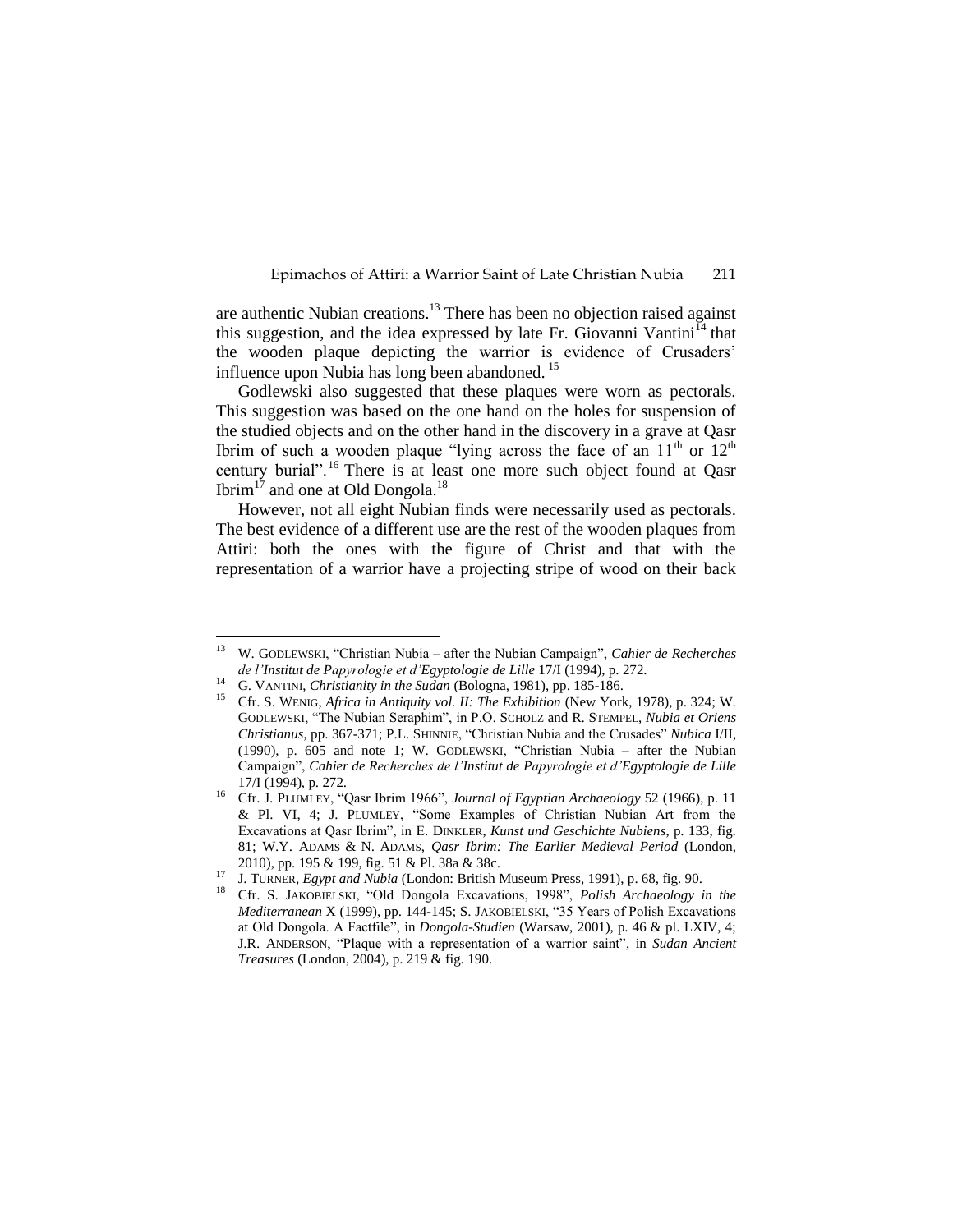indicating that they were "meant to be inlaid into some sort of background".<sup>19</sup>

In any case, this group of wooden plaques seems quite homogenous and that led Godlewski to suggest that they were the product of a workshop in Nobadia, active around the  $11<sup>th</sup>$ -12<sup>th</sup> centuries CE.<sup>20</sup> One of the plaques found at Qasr Ibrim, however, has been recently re-dated to the Classic Christian period (that means before the  $11<sup>th</sup>$  century CE) on the basis of its archaeological context (an undisturbed burial). $^{21}$ 

Likewise, the archaeological context of the plaque with the warrior from Attiri expands the other end of the chronological horizon of this special category of Nubian artistic creations, at least to what concerns their use. A closer study of the inscription that covers almost the entire back surface of that object will nuance the topic further.

<sup>&</sup>lt;sup>19</sup> S. WENIG, *Africa in Antiquity vol. II*, p. 324, quoting Mills who referred to the plaque representing the warrior. For the other two, I am based on personal observation during works conducted in the Sudan National Museum in 2006-2008.

<sup>20</sup> W. GODLEWSKI, "Christian Nubia – after the Nubian Campaign", *Cahier de Recherches de l'Institut de Papyrologie et d'Egyptologie de Lille* 17/I (1994), p. 272.

<sup>21</sup> W.Y. ADAMS & N. ADAMS, *Qasr Ibrim*, pp. 195 & 199, fig. 51 & Pl. 38a & 38c.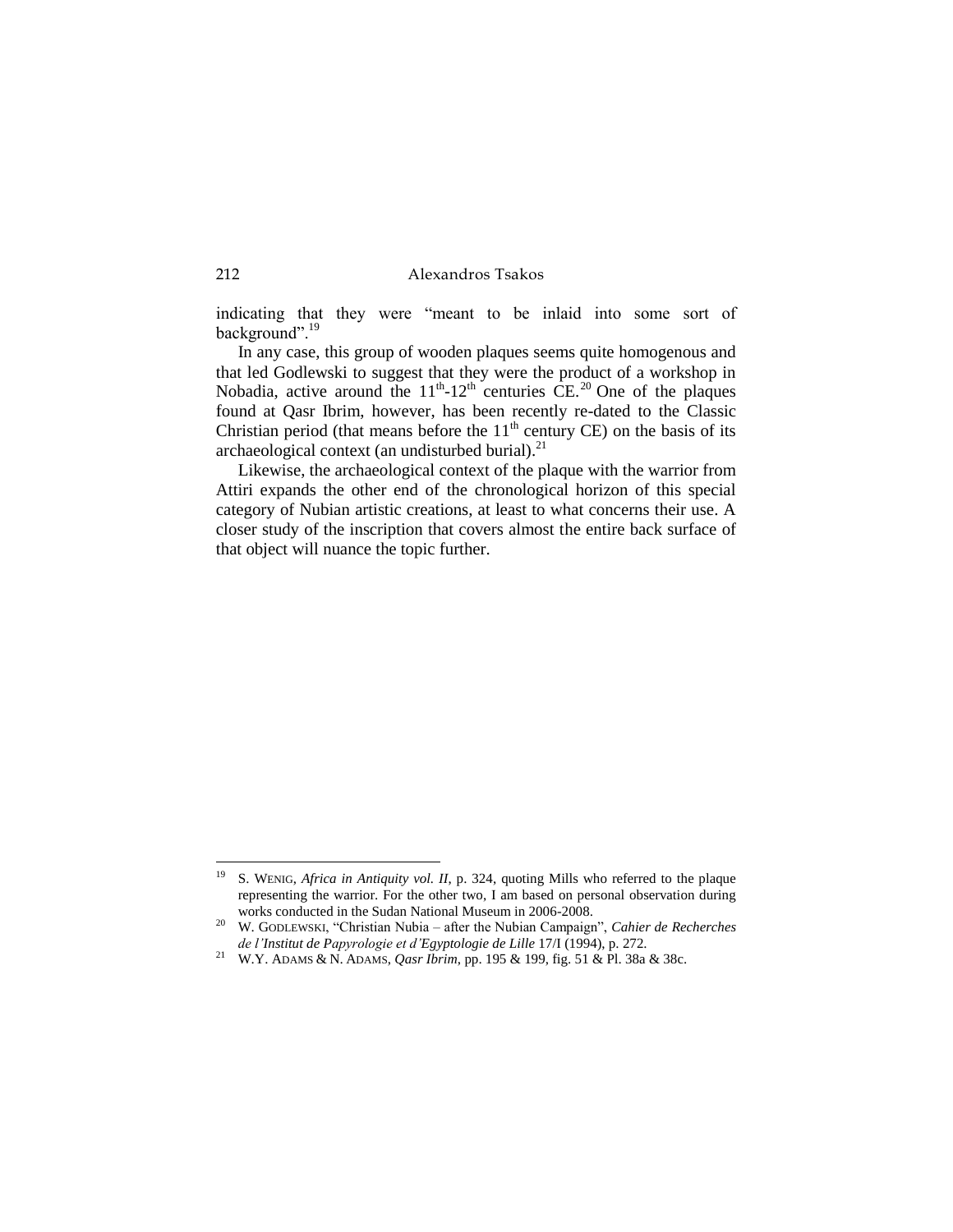

Epimachos of Attiri: a Warrior Saint of Late Christian Nubia 213

Photographs by Alexander Tsakos

# **16-J-6/45 or SNM 20719**

These are the registration numbers from Mills' excavation records and the Khartoum Museum registers respectively for a small wooden plaque of 22 cm of maximum height by 10 cm of maximum width. Its outline follows the contours of the figures represented on one side of the plaque, but the excavator of the site of Attiri suggested that at some point the plaque was broken off on its left side. $^{22}$ 

<sup>&</sup>lt;u>.</u> <sup>22</sup> S. WENIG, *Africa in Antiquity vol. II*, p. 324.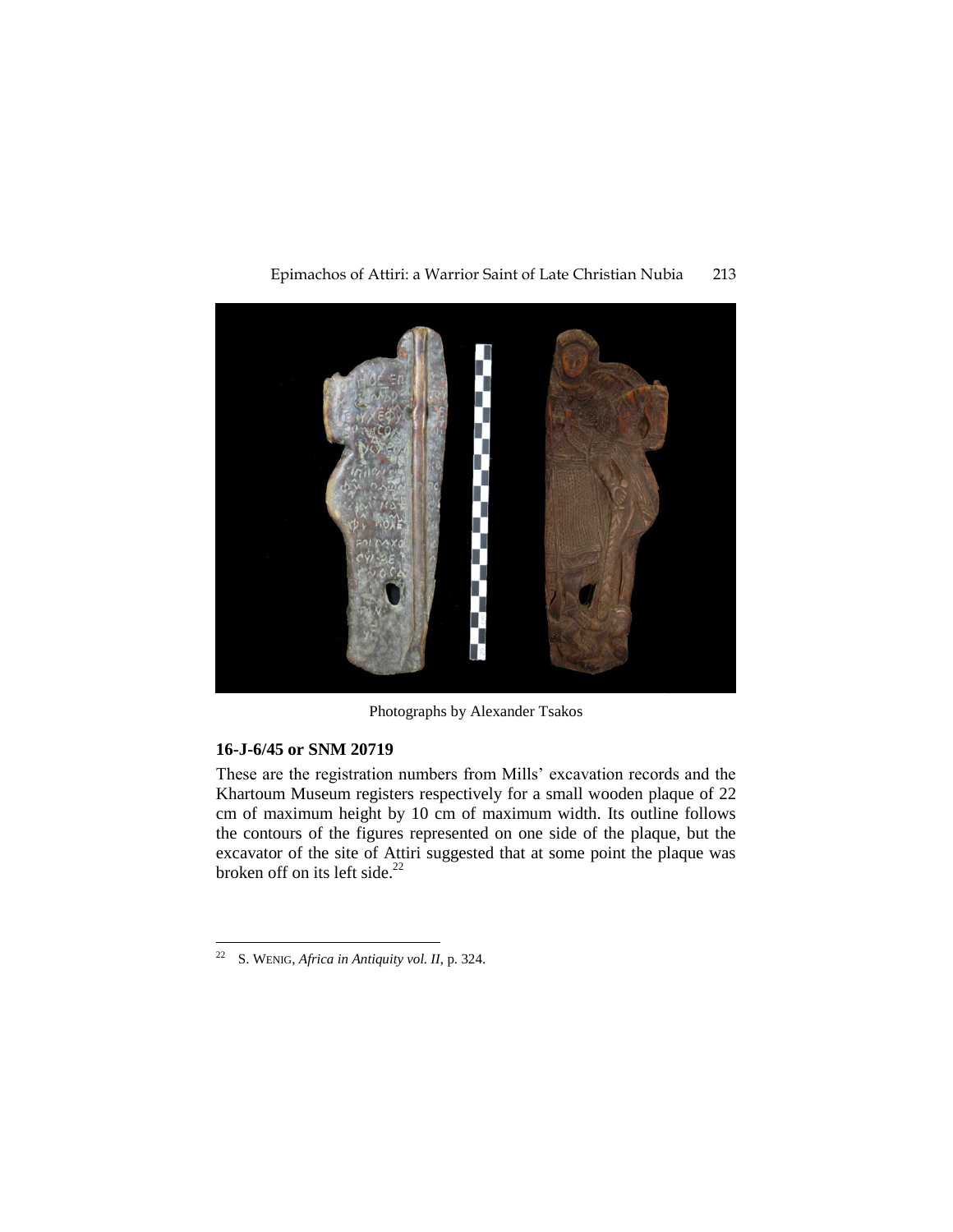There are three figures represented on the front side of the plaque: a crowned warrior standing in front of his horse (himself in frontal position, his horse facing right) in full armor, his coat adorned with a cross over the chest, his cloak seemingly blown by the wind, carrying a shield on his back, holding in the sheath his long sword pointing downwards to a lying figure, of which only the upper half is shown pierced by the warrior's spear through the abdominal region. The very skillful and detailed carving is a bit more rustic when it comes to the facial characteristics of the warrior, who nevertheless appears very tense and either aggressive or mournful. The whole plaque was either left uncolored, or any possible traces of color have now been lost, and the surface has just a brown wooden texture.<sup>23</sup>

The other side is mostly flat and a carved inscription, preserved almost completely, covers the entire surface. The epigraphic field is only interrupted by the aforementioned strip of wood as well as by a hole in the space between the legs and the sword of the main figure. On the right side of that strip of wood, below line 7, the text is illegible. This might compromise the idea of the excavator that the inscription was carved after the breakoff occurred, because then it would be possible to explain the illegibility of the text by some loss of letters that were on the piece of wood that was broken off. However, the difficulties with deciphering parts of the

<sup>23</sup> Representations of warriors killing trodden figures are very common from ancient times through the entire medieval period (cfr. R. TURCAN, *Les cultes orientaux dans l'empire romain* [Paris, 1989], especially pp. 244-249; S. LEWIS, "The Iconography of the Coptic Horseman in Byzantine Egypt", *Journal of the American Research Center in Egypt* 10 (1973), pp. 27-63; C. WALTER, *The Warrior Saints in Byzantine Art and Tradition* [Aldershot, 2003]). However, they are more commonly depicted riding their mounts and not aside or in front of them, as is the case with the plaque from Attiri. The iconographic analysis of the wooden plaque cannot be part of the present paper. Suffice it to say here that there are numerous representations of warrior saints in the rich iconographic repertory of mural decoration discovered in the churches of Medieval Nubia. These can appear both standing and riding. The iconographic information derives from a cooperation of mine with Dr. Dobrochna ZIELIŃSKA in a project titled "Corpus of Wall Paintings from Medieval Nubia". Discussing the wooden plaque from Attiri with Zielińska has helped me improve various points in the final form of the paper.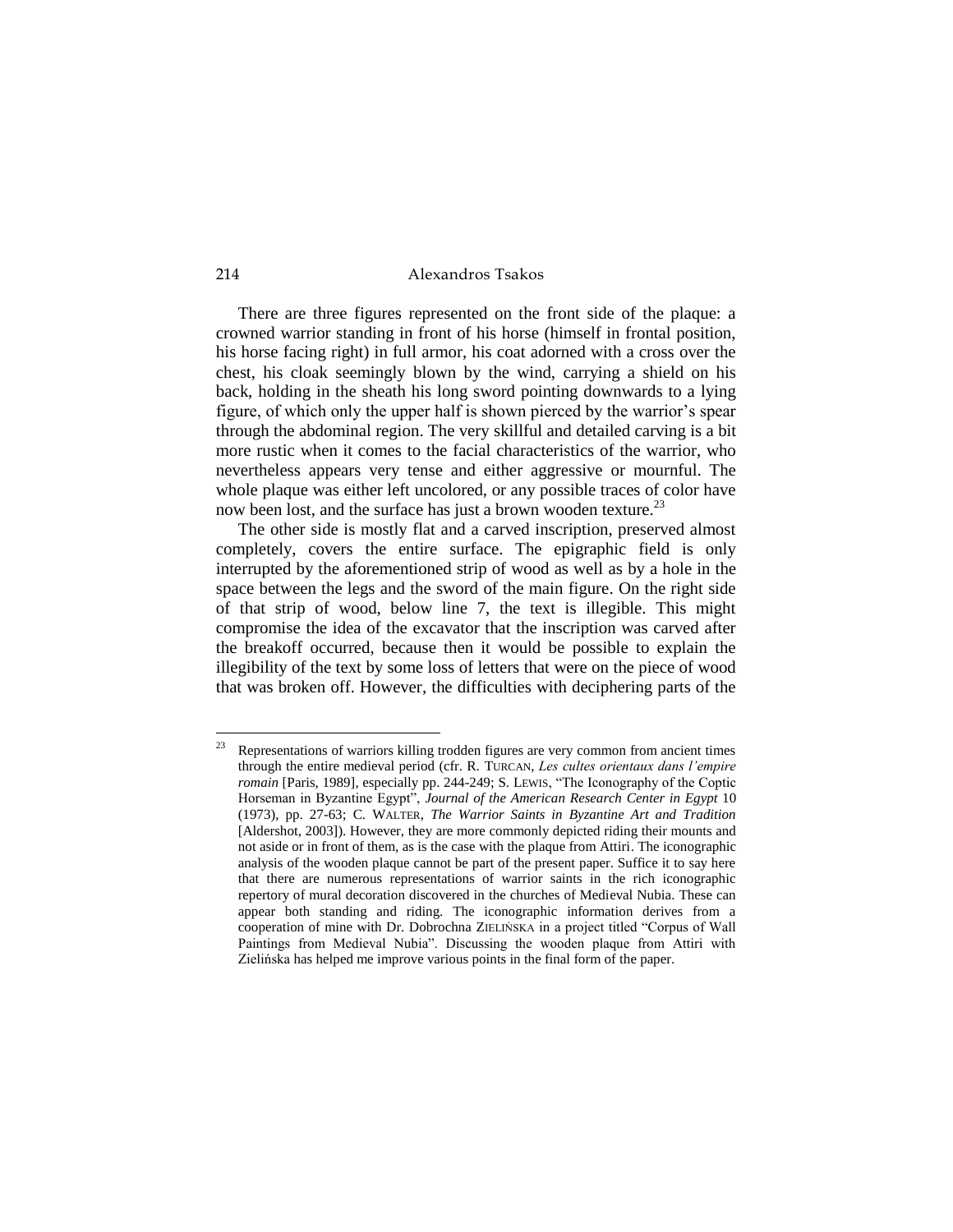text may rather be due on the one hand to the erosion of the surface, and on the other hand to the state of knowledge of how the Old Nubian language developed in the later stages of the Christian Nubian civilization. In any case, the inscription reads as follows:<sup>24</sup>

|    | $+$ O AFIOC $6\text{H}$                                                                                                 | ма                |
|----|-------------------------------------------------------------------------------------------------------------------------|-------------------|
|    | $XOC$ MAPT $(YC)$                                                                                                       | TOY               |
| 3  | $\kappa(\gamma p)$ <sub>6</sub> (HCO) $\gamma$ $\chi(p)$ <sub>CT</sub> ) $\epsilon$ $\phi \gamma \lambda(\lambda z$ ON) | ĸє                |
|    | во<н>өнсом                                                                                                              | ONT $({\lambda})$ |
|    | $KY'$ $\Pi'$ $\in$ $N_A$ $(020N)$                                                                                       | CYN               |
| 6  | ни иоппи                                                                                                                | КA                |
|    | $\phi$ yx (azon) o.a.wn                                                                                                 | $\overline{10}$   |
|    | KAM KAO'6'                                                                                                              | φ                 |
| 9  | $\phi$ $\gamma\lambda($ $\lambda$ zon) $\pi$ o $\lambda$ em ( $\pi$ on)                                                 | φ                 |
|    | $\epsilon$ пім $\langle \lambda \rangle$ хос                                                                            | $\lambda$         |
|    | ОҮКРЕ                                                                                                                   | $\lambda$         |
| 12 | <b>ANOCAT</b>                                                                                                           | $\mathbf{T}$      |
|    |                                                                                                                         |                   |

(gap of ca. two lines)

# $15$  TON  $\triangle$ (OY $\triangle$ ON) ι(нсоγ)с

 $24\,$ The reconstruction of the text was discussed with Dr. Grzegorz Ochala who improved the reading of lines 4 and 15. He also suggested the variant reading of the word in line 11 and was very helpful in making me improve the argumentation for various other points in the discussion of the object. Finally, I also owe to him the last reference of note 16.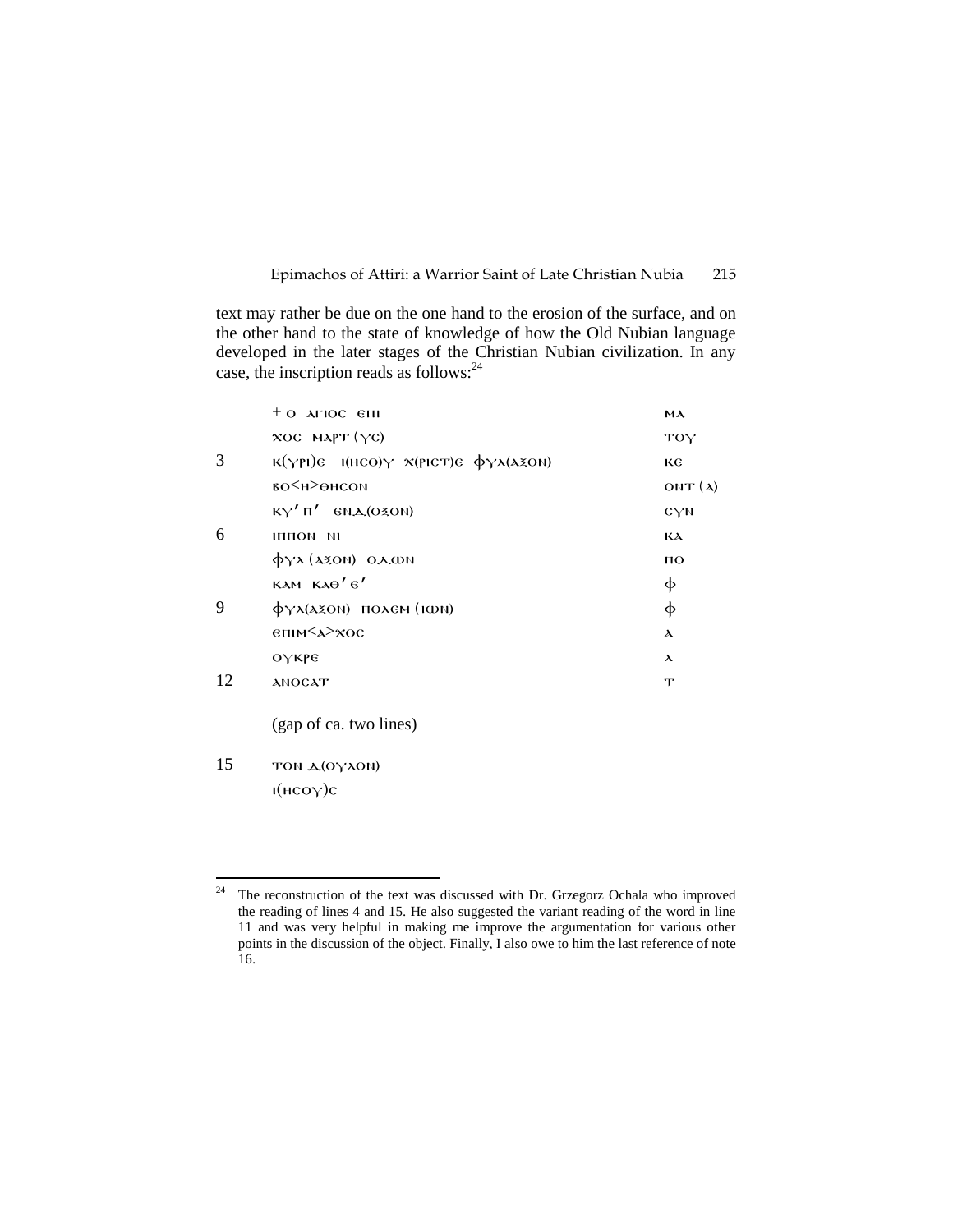| 216 | Alexandros Tsakos |  |
|-----|-------------------|--|
|     |                   |  |

- $l. 2$   $MAP'T'$  for  $MAP'T'$ l. 3  $\overline{\text{KE}}$   $\overline{\text{IV}}$   $\overline{\text{XE}}$  for κγριε τhcoγ xpicte;  $\phi$ γ'  $\lambda'$  for  $\phi$ γλλές on  $\overline{\text{IV}}$  for onta ΟΝ'<sup>T'</sup> for onta  $l. 5$   $\epsilon N' \Delta'$  for  $\epsilon N \Delta O30N$ l. 7  $\phi_Y'$ λ' for  $\phi_Y$ λλεξοΝ l. 9  $\phi_Y'$ λ' for  $\phi_Y$ λλεξοn; πολε' Μ' for πολεΜΙΦΝ  $l. 15$  TON' $\mathbf{A}'$  for TON  $\mathbf{A}$ OYAON l.  $16 \overline{IC}$  for  $HCO\gamma C$
- $l. 3$   $\kappa$ e for  $\kappa$ Al.
- l. 5  $K_Y'$   $\pi'$  is an unresolved abbreviation and therefore it remains impossible for the time being to define the  $\kappa y' \pi'$   $\epsilon w' \Delta'$  to whom the first call for protection is addressed; it is also uncertain whether one should read  $c_{\gamma}$  or  $c_{\gamma}$ , which again perplexes the object of the verb  $\phi$ γλλέξον κε κοποιήτου in lines 3 and 4.
- l. 7-8 It is uncertain whether the reading ⲡⲟⲕⲁⲙ is correct, since it gives no obvious meaning, but it may be a toponym; or whether the letters in the two lines belong to different words. In that case, perhaps κλ in l. 8 is the Old Nubian word for camel.
- l. 8 **K**λ $\Theta'$  **e'** may be an abbreviation for the pronoun **K**λ $\Theta$ εις /  $\kappa \lambda \Theta \epsilon \mathbf{N}$ , but only if the uncertain reading of the raised  $\epsilon$  is correct. The three letters κλει, though, give no obvious meaning; in that case, the word may be related to the hypothetical toponym suggested right above; or the correct transcription is  $\kappa \lambda \sigma$ , which is the Old Nubian word for "donkey" and this would fit nicely with the alternative reading for καλ ("camel"), suggested for the word before. The  $\phi$  on the right hand side makes no sense in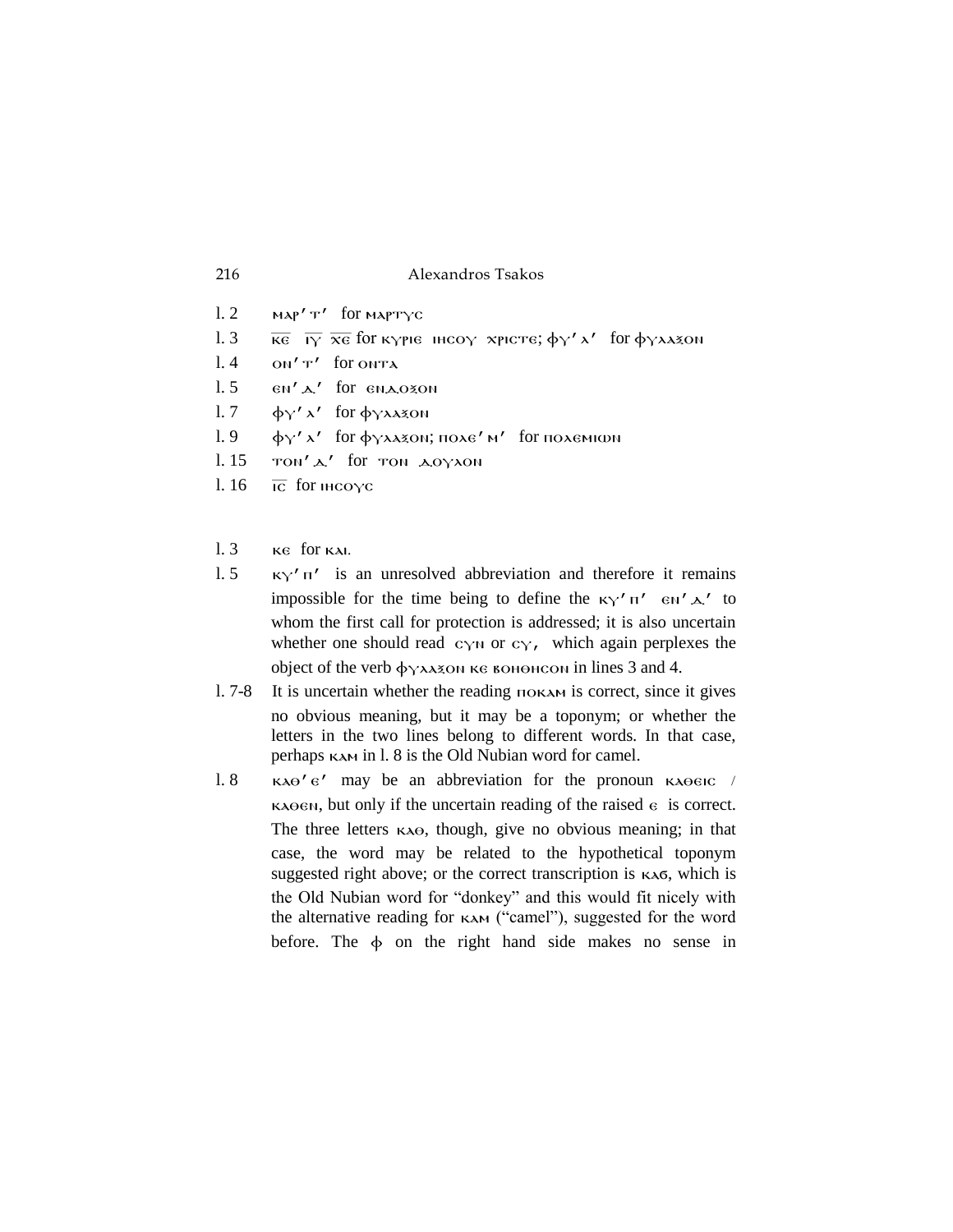combination either with these readings of ⲕⲁⲑ / ⲕⲁϭ or in connection to the word starting in line 9 ( $\phi_Y' \lambda'$ ). Since the same goes for the  $\phi$  on the right hand side of line 9 too, perhaps they belong to a vertically written word/phrase that would start from the letters ⲡⲟ in line 7 and include all the letters on the right hand side of the text until line 12. However, the legible letters form a word ⲡⲟⲫⲫⲁⲗⲧ, which makes no sense either.

- l. 11  $O_Y$ <sup>K</sup> $P \in \text{Coul}$  be a variant for  $O_Y$ <sup>K $O_Y$ P</sup> meaning day; or it should be transcribed  $ογι$   $ε$ , which could be a variant of  $oγει$  σ meaning star. In either case, it is tempting to see the  $\lambda$  in the right end as the subject marker of the noun.
- l. 12 ⲁⲛⲟⲥⲁⲧ or ⲁⲛⲁⲥⲁⲧ like the Old Nubian ⲁⲛⲓⲥⲓⲧ meaning resurrection.

Translation (tentative)

"Saint Epimachos, martyr of the Lord Jesus the Christ, protect and help the one who is the glorious ΚΥ΄Π΄ to win with (his/your?) horse … protect the roads … (with) camels and donkeys (?) … protect from the enemies… Epimachos … for/to the servant of Jesus …"

#### **Discussion**

The gap in the first 12 lines represents that projecting stripe of wood. Moreover, after line 7, the text on the right hand side does not seem to be related to the text on the left hand side; thus, either it functions vertically or it is a sampling of individual letters. The erosion of the surface renders a complete reading of the inscription almost impossible. What is more, it is especially due to the particularities of the language used that the precise meaning of the text remains very difficult to decipher.

All earlier commentators of the plaque suggested that the inscription is in Greek. This suggestion may be partly confirmed by the reading of the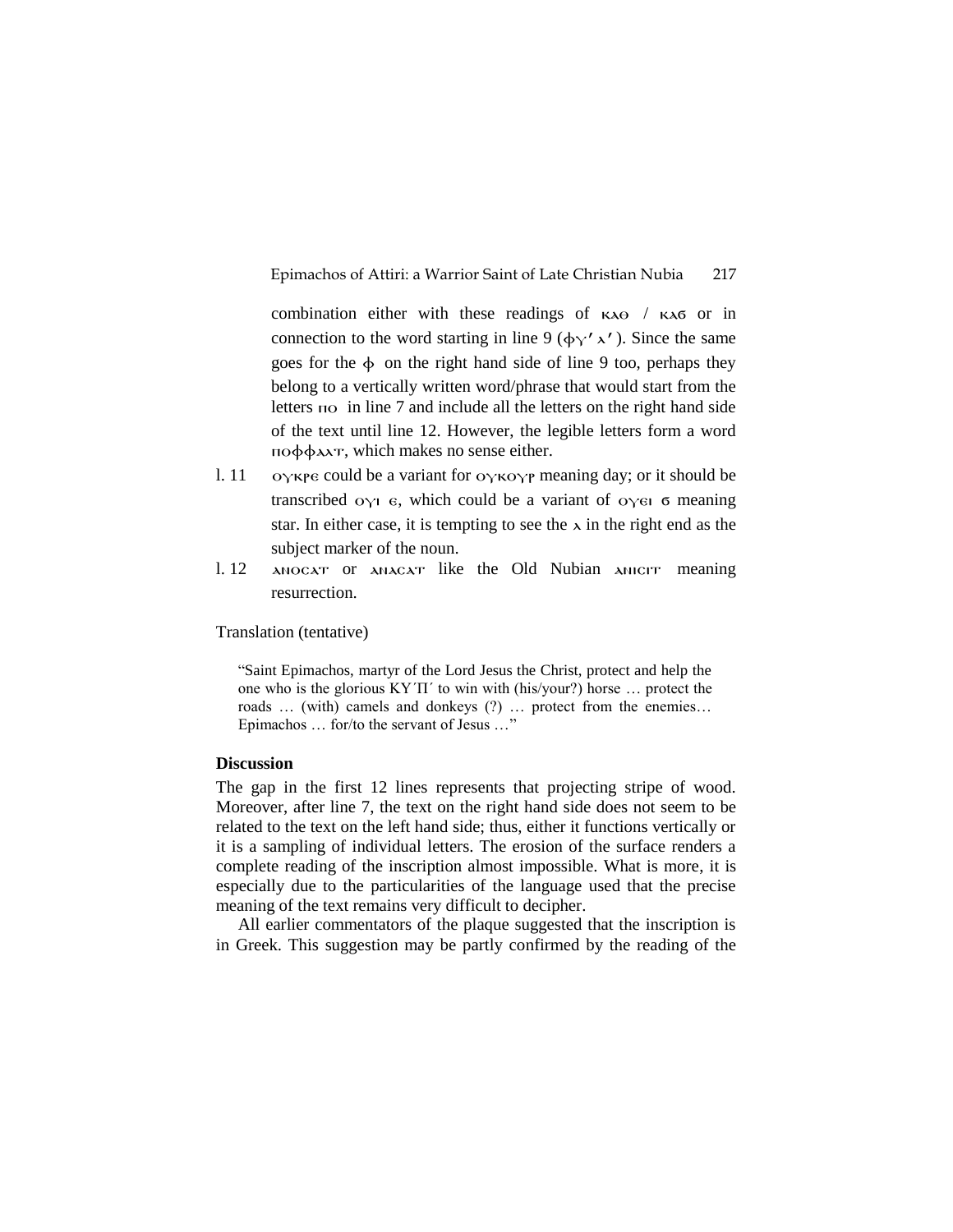first seven lines, but it becomes rather dubious for lines 8, 11, and 12. There, the wording does not conform to the Greek vocabulary; it may find parallels, though, in the Old Nubian language, although nothing can be ascertained, as can be seen by the transcription and the commentary (see above). Until further studies in Old Nubian and/or the application of new techniques for the reading of such eroded epigraphic fields take place (e.g. infrared or ultraviolet photography, polynomial texture mapping etc.<sup>25</sup>), the inscription under scrutiny should be considered as an original creation of a Nubian scribe who combined formulaic expressions in Greek with text in his native language.

The type of the text inscribed, however, seems easier to discern – at first in any case. It is a prayer to the martyr Saint Epimachos, asking for intervention for the protection of a person or a locality not securely identified in the parts of the text deciphered (see, however, the commentary of lines 7-8 above). The urgency of the prayer is exemplified by the triple repetition of the call for protection  $(\phi \gamma \lambda A \gamma \delta \omega)$  in lines 3, 7, and 9). Nevertheless, the first instance of this verb in the inscription differs from the other two both because it is followed by the verb вононсом, and because it is uncertain who the prayer's addressee is. This uncertainty arises from the mixture of the genitive and the vocative cases in the reference to "Lord Jesus the Christ" in line 3. Although at first it seems as though the entire phrase functions as a genitive defining for whom Epimachos had martyred (especially given the use of the definite article  $\tau$ o $\gamma$  in line 2), the choice of a vocative in combination with the use of the imperatives  $\phi$ ү $\lambda \lambda$ зон and вононсон makes one wonder whether this call is actually addressed to Jesus rather than to Epimachos. If this

<sup>25</sup> During working at the Oriental Institute of the University of Chicago for the publication of the epigraphic material from Qasr el Wizz and Serra East, in September 2011, I was introduced to the polynomial texture mapping, which is a technique of imaging and interactively displaying objects under varying lighting conditions to reveal surface phenomena. The technique is used in Chicago by the Persepolis Fortification Archive Project: http://oi.uchicago.edu/research/projects/pfa/.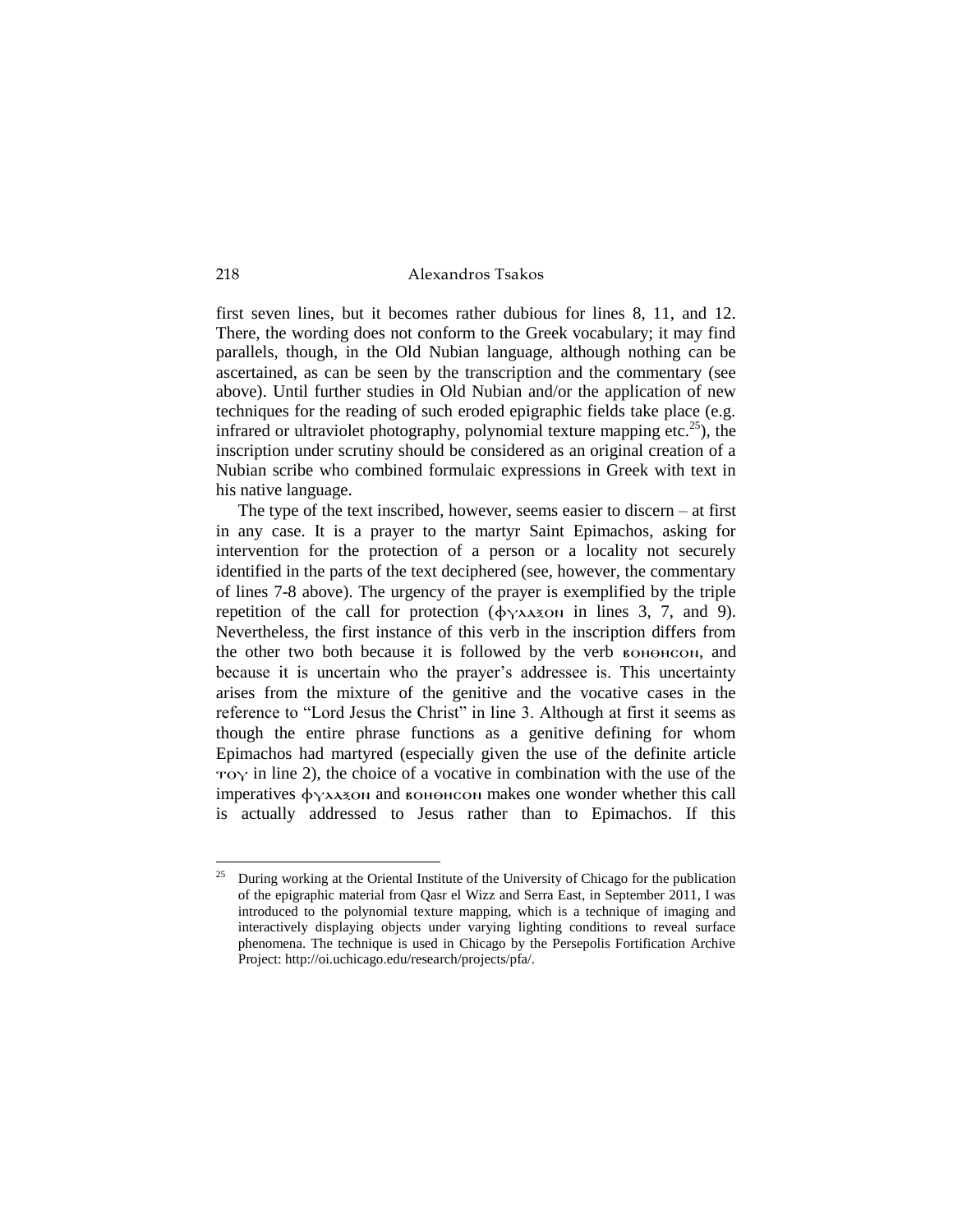interpretation is correct, then the  $\kappa_Y' \pi'$   $\epsilon_N' \lambda'$  is none other than Epimachos, and the reference to the victorious horse and rider that follows in lines 5 and 6 are references to the Saint himself. Such a reconstruction would be evocative of the way the Nubians might have understood the "channeling" of divine help through the venerated saints to their own earthly reality: First, Jesus the Christ is asked to protect the saintly figure (lines 3-4); then, the saint himself is asked to help in the realm that he is most efficient and/or needed; in the case of Epimachos, to stand guard over the roads and to protect the area from all enemies (lines 7 and 9).

However, this reconstruction might be erroneous, in which case all three calls for protection are addressed to Epimachos and the  $\kappa \gamma'$   $\pi'$   $\epsilon \omega'$   $\Delta'$  is a human. In this alternative, the plausible reference to a servant of Jesus in the last two preserved lines of the inscription (lines 15 and 16) might refer to that same man. He should then be understood as a member of the Christian Nubian community of Attiri, an important figure among his peers, possibly mounted warriors, but also a pious Christian, subduing himself and setting his military achievements under the auspices of the Lord Jesus the Christ and his martyr, Saint Epimachos.

In any case, it remains an open question why it was specifically the martyr Epimachos who was attributed the protective qualities of a warrior saint. It is generally accepted that the saint venerated in Nubia by that name is Epimachos of Pelusium.<sup>26</sup> The contradiction that Epimachos of Pelusium was not a professional soldier<sup>27</sup> can be countered by the fact that Patriarch Eutychius included martyr Epimachos in a list of other holy figures that martyred under Diocletian and Maximian, like George or Mercurius, who were normally represented as warrior saints. <sup>28</sup> Nevertheless, the

<sup>26</sup> Cfr. J. VAN DER VLIET, *Catalogue of the Coptic Inscriptions in the Sudan National Museum at Khartoum*, OLA 121, (Leuven-Paris-Dudley, MA, 2003), no. 24, pp. 84-85*.*

<sup>27</sup> For Epimachos in general, cfr. D. L. O'LEARY, *The Saints of Egypt* (Amsterdam, 1974), p. 131 & M. VAN ESBROECK, "Epimachus of Pelusium, Saint", CE, III, pp. 965-967.

<sup>28</sup> L. CHEIKHO (ed.), *Eutychii Patriarchae Alexandrini Annales*, CSCO 50 (Beirut, 1906), p. 16.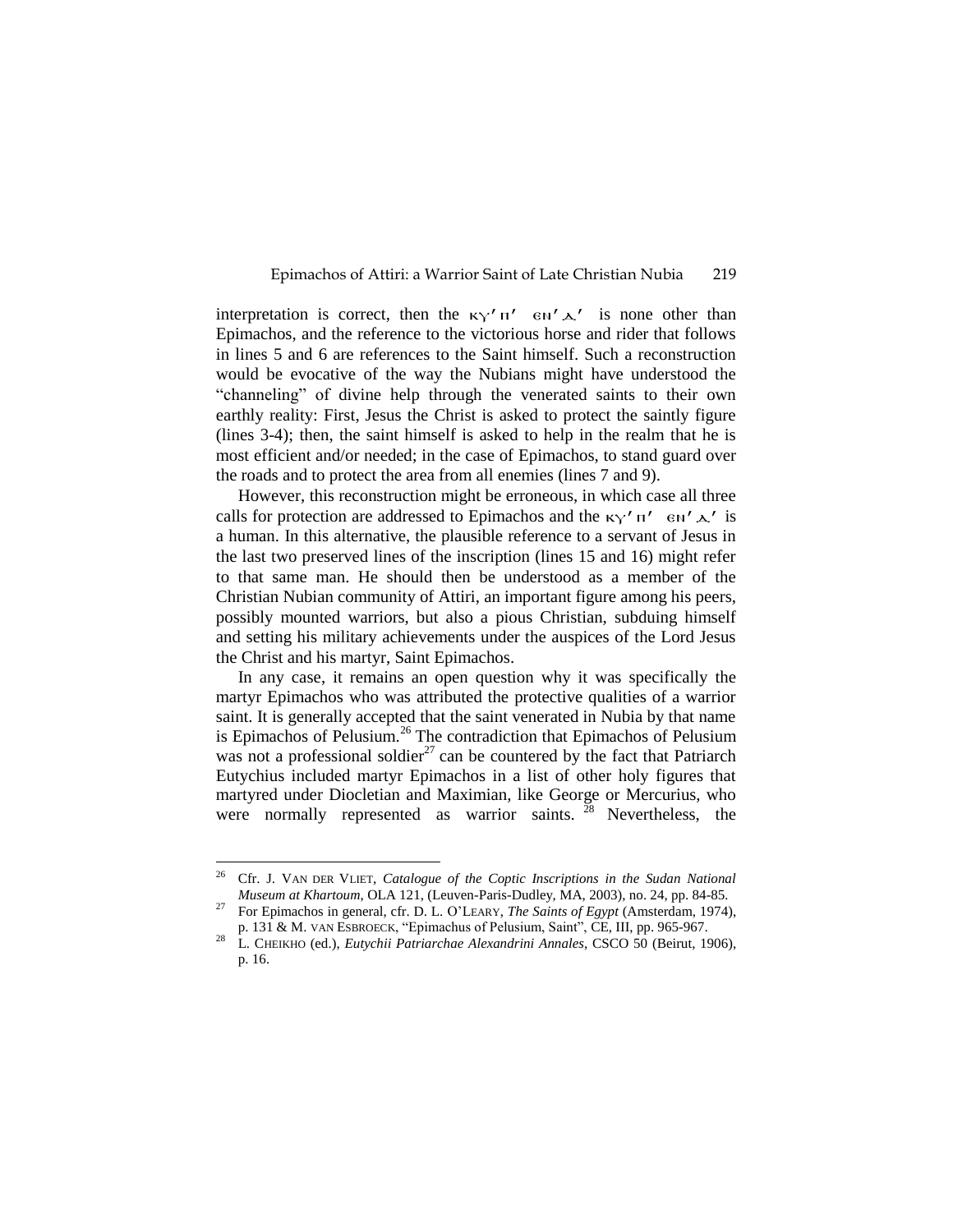identification of this specific martyr with a warrior saint appears in the archaeological record as a genuinely Nubian tradition that was quite popular in the Middle Nile Valley as attested from both iconographic and epigraphic evidence. Their examination will lead to interesting conclusions.

#### **Epimachus Nubianus**

Starting with the iconographic evidence, there are only two murals from Nubia, which represent Saint Epimachos, and both depict him as a warrior saint:

- 1. On the western bank of the Nile, at the site of Abdallahi-n Irqi, a legend identifies a mounted saint as Epimachos.<sup>29</sup>
- 2. On the eastern bank, at the church that occupied the speos of Horemheb at Gebel Adda (Abu Oda), a "figure of a mounted saint spearing the dragon (?)" is accompanied by a legend identifying him with Saint Epimachos. On the basis of this and three more wall inscriptions from the same site (see below), it has been suggested that the church was also dedicated to Saint Epimachos.<sup>30</sup>

Turning to the epigraphic evidence concerning *Epimachus Nubianus*, one notices that it is actually quite rich: $31$ 

1. There are three inscriptions painted on the walls of the church at Abu  $Oda.<sup>32</sup>$ 

<sup>29</sup> P. VAN MOORSEL, J. JACQUET & H. SCHNEIDER, *The Central Church of Abdallah Nirqi* (Leyden, 1975), pp. 123-124. The different orthography of the site's name in the text has been suggested by Adam Łajtar on the basis of the Nubian translation "the land of Abdallah" (cfr. Mokhtar M. KHALIL, *Wörterbuch der nubischen Sprache (Fadidja/Mahas-Dialekt)* (Warsaw, 1996), p. 47: ⲓⲣⲕⲓ & p. 76: -ⲛ as Genetivpartikel).

<sup>30</sup> L. GRIFFITH, *The Nubian Texts of the Christian Period* (Berlin, 1913), p. 67.

In this list, I do not include of course a reference to a man named Epimachos, as attested from his funerary stela discovered at Saqinya: T. MINA, *Inscriptions coptes et grecques de Nubie* (Cairo, 1942), no. 186, p. 85.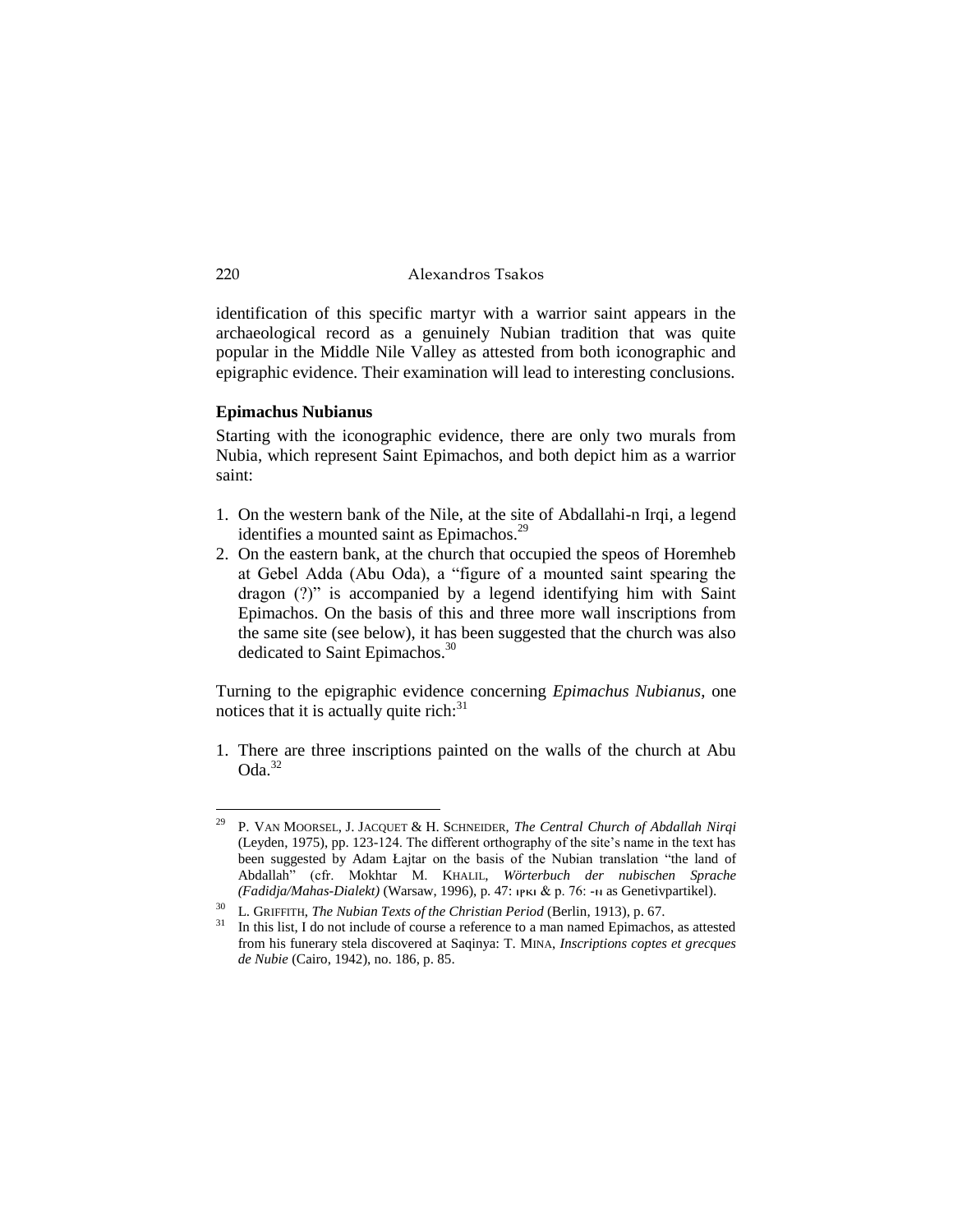- 2. Two fragments of an inscribed basin from Akasha are stored in the Sudan National Museum. They mention Saint Epimachos, and the editor of the Catalogue of the Coptic Inscriptions suggested that this could have been "the name of the church or monastery to which the basin was donated".<sup>33</sup> This is the southernmost known attestation of the cult of Saint Epimachos.
- 3. In the category of literary manuscripts from Nubia, three fragments of a martyrdom of Saint Epimachos have been found:
	- a. A parchment fragment from Faras with an Old Nubian version of the martyrdom.<sup>34</sup>
	- b. Two more parchment fragments with the same (?) Old Nubian version of the martyrdom, kept at the Coptic Museum of Cairo, where they are registered as found at Qasr Ibrim.<sup>35</sup>

Neither (a) nor (b) seem to have any parallels among the known corpus of martyrdoms for Saint Epimachos in either Greek or Coptic; and neither the Old Nubian nor the Coptic nor the Greek martyrdoms can help reconstitute more precisely the text of the inscription on the wooden plaque from Attiri.

- 4. In documentary manuscripts, there are three references to a church dedicated to Saint Epimachos, all at Qasr Ibrim:
	- c. A church at Ibrim West is the focal point in a Royal Proclamation in Old Nubian.<sup>36</sup>

 $32$ See note 31.

<sup>33</sup> J. VAN DER VLIET, *Catalogue*, no. 24, pp. 84-85.

<sup>34</sup> G.M. BROWNE, "An Old Nubian Version of the Martyrdom of Saint Epimachus", in *50 Years of Polish Excavations in Egypt and the Near East: Acts of the Symposium at the Warsaw University, 1986* (Warsaw, 1992), pp. 74-7.

<sup>35</sup> G.M. BROWNE, "An Old Nubian translation of the Martyrdom of Saint Epimachus", *Le Muséon* 115 (2002), pp. 69-76.

<sup>&</sup>lt;sup>36</sup> G.M. BROWNE, *Old Nubian Texts from Qasr Ibrim*, vol. III (London, 1991), text 30: pp. 3-4 & 39-40 & Plate I.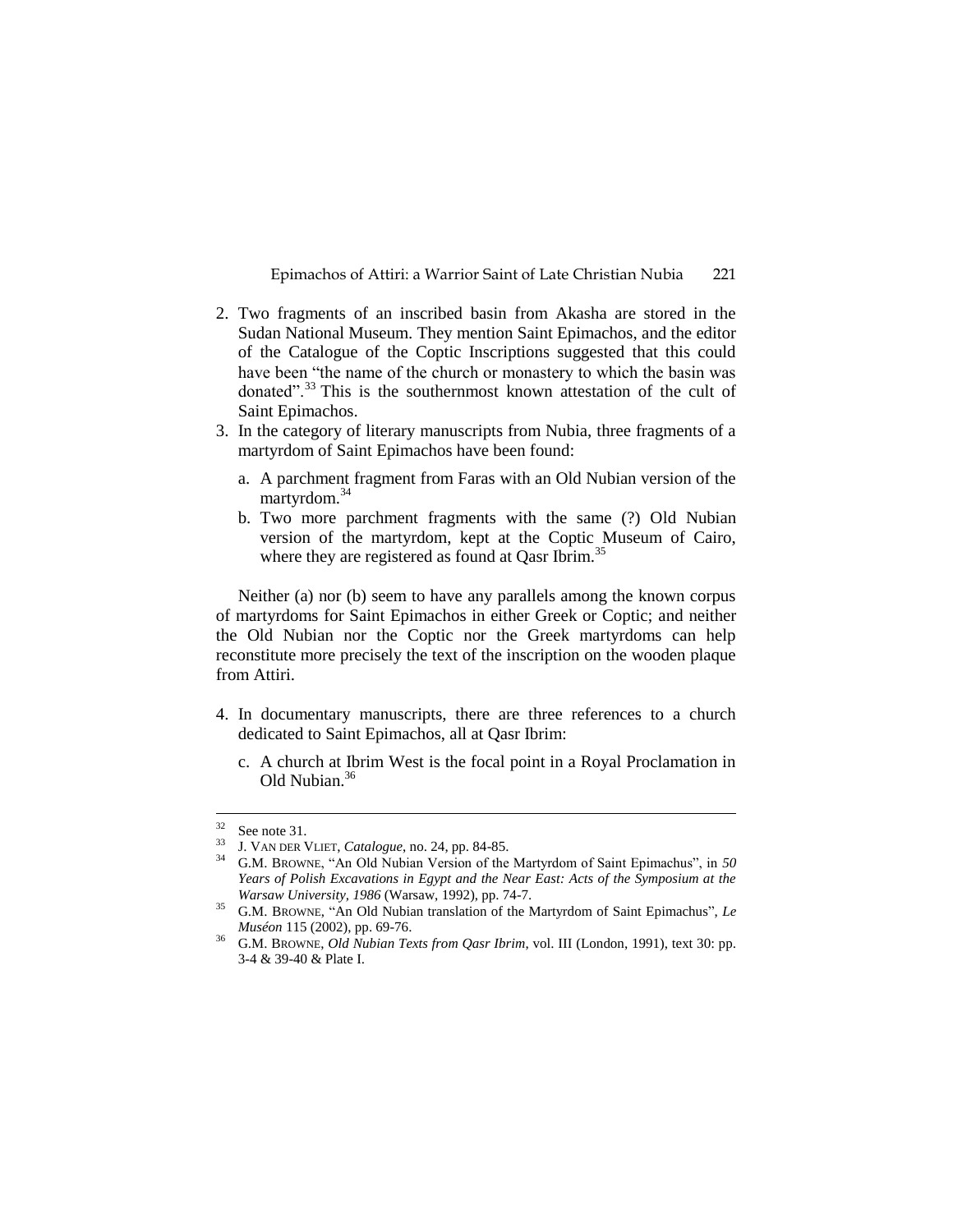- d. A second reference to an Epimachos church at Ibrim is included in a sale of land for a church.<sup>37</sup>
- e. And a third one is contained in a letter from an *elder* to a *domesticus*. 38

It is difficult to ascertain whether all the references concern the same church, but its importance in at least the southern part of Lower Nubia is confirmed. Moreover, Saint Epimachos is described in the Royal Proclamation as a protector of "the four corners of the nation". This parallels nicely with the role attributed to Epimachos in the text from Attiri, where he is the protector of the roads leading to a given locality, possibly Attiri itself. In the Royal Proclamation, he is also described holding a spear with which he can stub all the enemies of the kingdom until the point that "on the day of judgment he comes great in battle against them". This is also a very close parallel to both the iconography of the plaque from Attiri, where Epimachos uses his spear to kill the lying figure, and the inscription with its clear invocation for protection from enemies.

Last but not least, concerning the dates of the epigraphic evidence, it is only the Royal Proclamation and the sale of land that are securely dated: to the  $23<sup>rd</sup>$  of August 1156 and to the 16<sup>th</sup> of August 1200 respectively. These two dated documents may lead us to the suggestion that the cult of Saint Epimachos was also prevalent in Late Christian Nubia.

## **Conclusions**

<u>.</u>

The references to the roads/corners of the kingdom, in relation to the warrior/rider saints who were expected/depicted to be victorious against the enemy, could be read in the context of the social and military reality of Late Christian Nubia, when the threat of foreign invasions was eminent and constant. In fact, this fits very well with the suggested dates for at least some of the wooden plaques of Nubia in the  $11<sup>th</sup> - 12<sup>th</sup>$  centuries. Especially

<sup>37</sup> G.M. BROWNE, *Old Nubian Texts from Qasr Ibrim*, text 40: pp. 20-21 & 59-61.

<sup>38</sup> G.M. BROWNE, *Old Nubian Texts from Qasr Ibrim*, text 53: pp. 30 & 70 & Plate 6 (top).